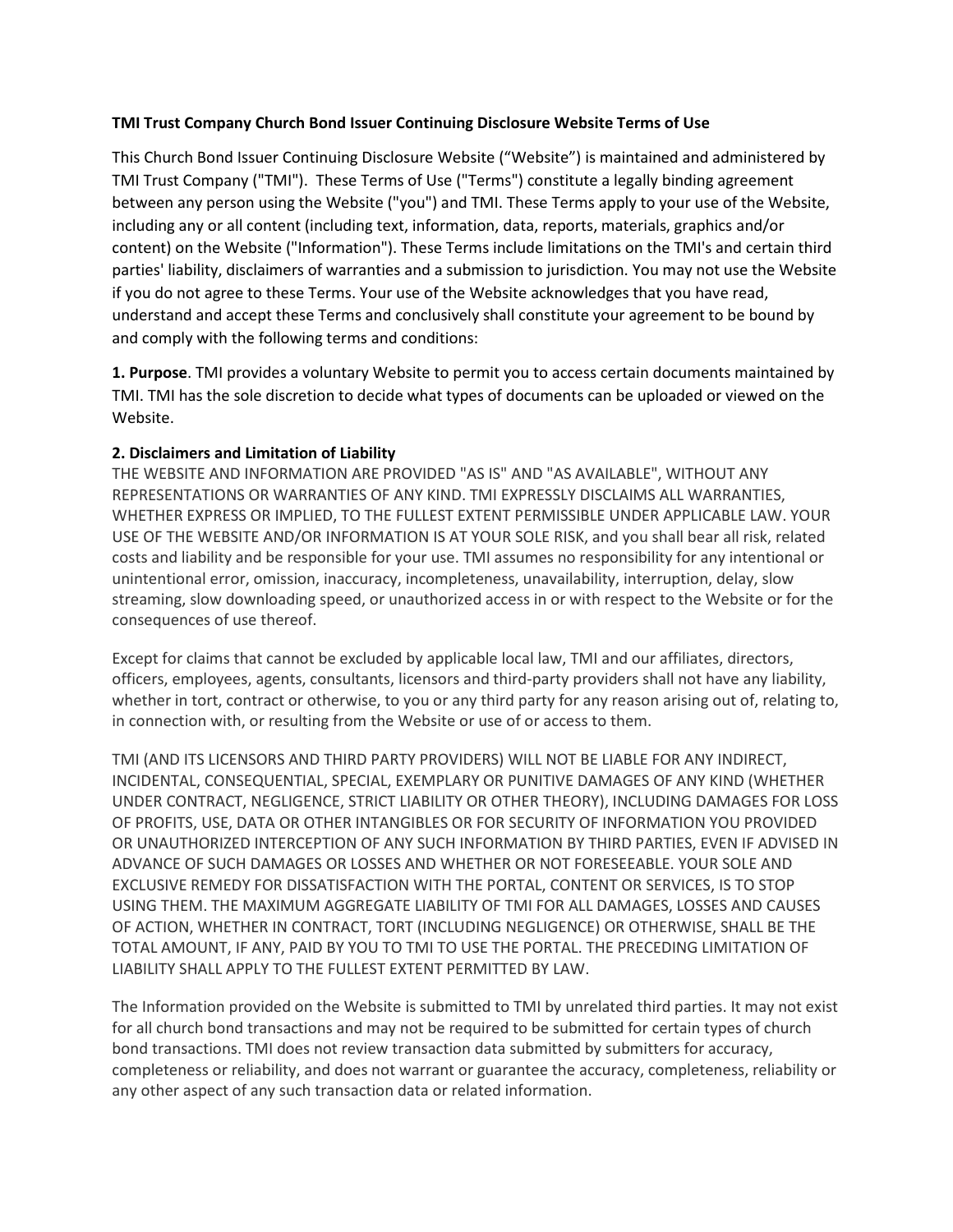Disclosure documents, other documents and related information (such as prospectuses, financial statements, material event notices and other continuing disclosure documents) provided on the Website are submitted to TMI by unrelated third parties, such as church bond issuers, brokers, dealers and their agents. Such documents may not be required to be submitted to us for certain types of offerings and such documents may not exist for certain offerings of church bonds. There is the possibility of failures by persons to submit documents in a timely manner or at all, or of errors or delays in the submission and/or processing of such documents by third parties or us. TMI also does not review that a continuing disclosure document has been filed under the correct type of continuing disclosure filing category (such as the correct event filing or the correct financial filing).

In furtherance, and not in limitation, of the preceding provisions of this section, it is noted that TMI, our affiliates, directors, officers, employees, agents, consultants, licensors and third party providers shall not be liable or responsible to you or anyone else for any losses, liabilities, damages, costs, expenses, suits, actions, proceedings or claims caused by, arising out of, relating to or in connection with: (a) acts, omissions, occurrences or contingencies beyond our or their reasonable control, including service interruptions or performance failures, such as those that result from the use of telecommunications facilities that are outside our control, including the Internet; (b) negligence, gross negligence or willful misconduct in procuring, compiling, interpreting, editing, writing, reporting or delivering any of the Information; (c) lost, stolen, late, corrupted, misdirected, failed, incomplete or delayed transmissions by anyone using the Website, including technical malfunctions, human error, computer viruses, lost data transmissions, omissions, interruptions, deletions, defects, hyperlink failures or line failures of any telephone network, computer equipment, software or any combination thereof; or (e) damage to your computer systems, equipment, software, data or other tangible or intangible property resulting from or sustained in connection with your use of the Website and/or Information.

TMI and our affiliates, officers, directors, employees, agents, consultants and licensors make, and have made, no recommendations regarding any of the securities or other investment vehicles identified, referred to or described on the Website.

TMI cannot and does not guarantee, represent or warrant that the Website or Information are compatible with your computer system. Further, TMI cannot and do not guarantee, represent or warrant that the Website and/or Information will be free of harmful or destructive computer programs, such as viruses, worms, Trojan horses or disabling devices. You alone are responsible for implementing safeguards to protect the security and integrity of your computer system. You are also responsible for the entire cost of any service, repairs or connections of and to your computer system that may be necessary as a result of your use of the Website or Information.

**3. Security.** TMI will use its best efforts to make the Website secure from unauthorized access. The Website server operating system and applications software will be updated and virus-scanned regularly. However, you recognize that no completely secure system or electronic data storage transfer has yet been devised. TMI makes no warranty, express or implied, regarding the efficacy of the security of the Website and shall never be liable for any claimed actual or consequential damages arising from any breach or alleged breach of security of the Website.

**4. Term and Termination.** This Agreement and the services contemplated by it may be terminated by TMI with or without cause and with or without notice at any time; provided, however, that the warranty disclaimer in Section 2 shall survive any termination.